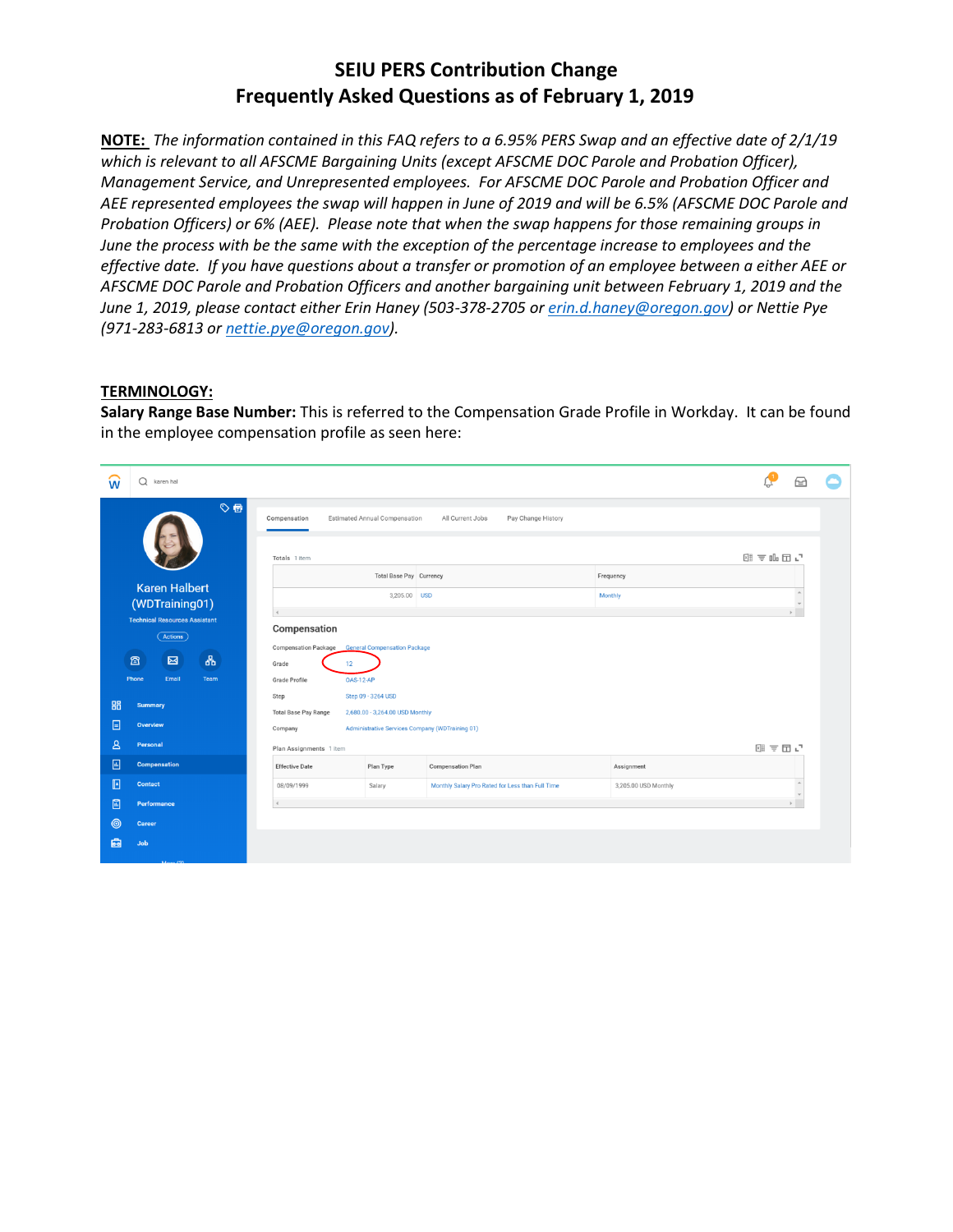Or the Compensation Grade Profile, as seen here:

| 15: AX-15-AA (Actions)                                                                                         | <b>View Compensation Grade Profile</b> |                  |                  |                  |                  |          |                                                                                                       |                   |                |          |         |          |                 | 团骨               |
|----------------------------------------------------------------------------------------------------------------|----------------------------------------|------------------|------------------|------------------|------------------|----------|-------------------------------------------------------------------------------------------------------|-------------------|----------------|----------|---------|----------|-----------------|------------------|
| <b>Effective Date</b><br>01/31/2019                                                                            | <b>Compensation Grade</b>              |                  | 15               |                  |                  |          |                                                                                                       |                   |                |          |         |          |                 |                  |
| Inactive                                                                                                       |                                        |                  |                  |                  |                  |          |                                                                                                       |                   |                |          |         |          |                 |                  |
| Name                                                                                                           | AX-15-AA                               |                  |                  |                  |                  |          |                                                                                                       |                   |                |          |         |          |                 |                  |
| Description                                                                                                    | (empty)                                |                  |                  |                  |                  |          |                                                                                                       |                   |                |          |         |          |                 |                  |
| <b>Base Pay Elements</b>                                                                                       | <b>Base Pay</b>                        |                  |                  |                  |                  |          |                                                                                                       |                   |                |          |         |          |                 |                  |
| <b>Eligibility Rules</b>                                                                                       |                                        |                  |                  |                  |                  |          | American Federation of State, County & Municipal Employees (AFSCME) at Department of State Lands Rule |                   |                |          |         |          |                 |                  |
| Currency                                                                                                       | <b>USD</b>                             |                  |                  |                  |                  |          |                                                                                                       |                   |                |          |         |          |                 |                  |
| Frequency                                                                                                      | Monthly                                |                  |                  |                  |                  |          |                                                                                                       |                   |                |          |         |          |                 |                  |
| Referenced by Job Profile                                                                                      | $\sim$                                 |                  |                  |                  |                  |          |                                                                                                       |                   |                |          |         |          |                 |                  |
| Yes<br>Steps                                                                                                   |                                        |                  |                  |                  |                  |          |                                                                                                       |                   |                |          |         |          |                 |                  |
|                                                                                                                |                                        |                  |                  |                  |                  |          |                                                                                                       |                   |                |          |         | Steps    |                 | 图 三叩·            |
|                                                                                                                | Minimum                                | Segment<br>1 Top | Segment<br>2 Top | Segment<br>3 Top | Segment<br>4 Top |          | Midpoint Salary Pay Plan                                                                              | Allow<br>Override | Step           | Sequence | Name    | Amount   | Interval Period | Progression Rule |
|                                                                                                                | 2,506.00                               | 2,752.50         | 2,999.00         | 3,245.50         | 3,492.00         | 2,999.00 | Monthly Salary Pro Rated for<br>Less than Full Time                                                   | Yes               | $\hbox{\tt Q}$ | 001      | Step 01 | 2,506.00 |                 |                  |
|                                                                                                                |                                        |                  |                  |                  |                  |          |                                                                                                       |                   | Q              | 002      | Step 02 | 2,584.00 |                 |                  |
|                                                                                                                |                                        |                  |                  |                  |                  |          |                                                                                                       |                   | $\alpha$       | 003      | Step 03 | 2,694.00 |                 |                  |
|                                                                                                                |                                        |                  |                  |                  |                  |          |                                                                                                       |                   | Q              | 004      | Step 04 | 2,795.00 |                 |                  |
|                                                                                                                |                                        |                  |                  |                  |                  |          |                                                                                                       |                   | $\alpha$       | 005      | Step 05 | 2,923.00 |                 |                  |
|                                                                                                                |                                        |                  |                  |                  |                  |          |                                                                                                       |                   |                |          |         |          |                 |                  |
|                                                                                                                |                                        |                  |                  |                  |                  |          |                                                                                                       |                   | $\alpha$       | 006      | Step 06 | 3,050.00 |                 |                  |
|                                                                                                                |                                        |                  |                  |                  |                  |          |                                                                                                       |                   | $\alpha$       | 007      | Step 07 | 3,182.00 |                 |                  |
| <b>Compensation Steps</b><br>Pay Ranges<br>Steps 9 items<br><b>Compensation Basis</b><br><b>Total Base Pay</b> |                                        |                  |                  |                  |                  |          |                                                                                                       |                   | Q              | 008      | Step 08 | 3,330.00 |                 |                  |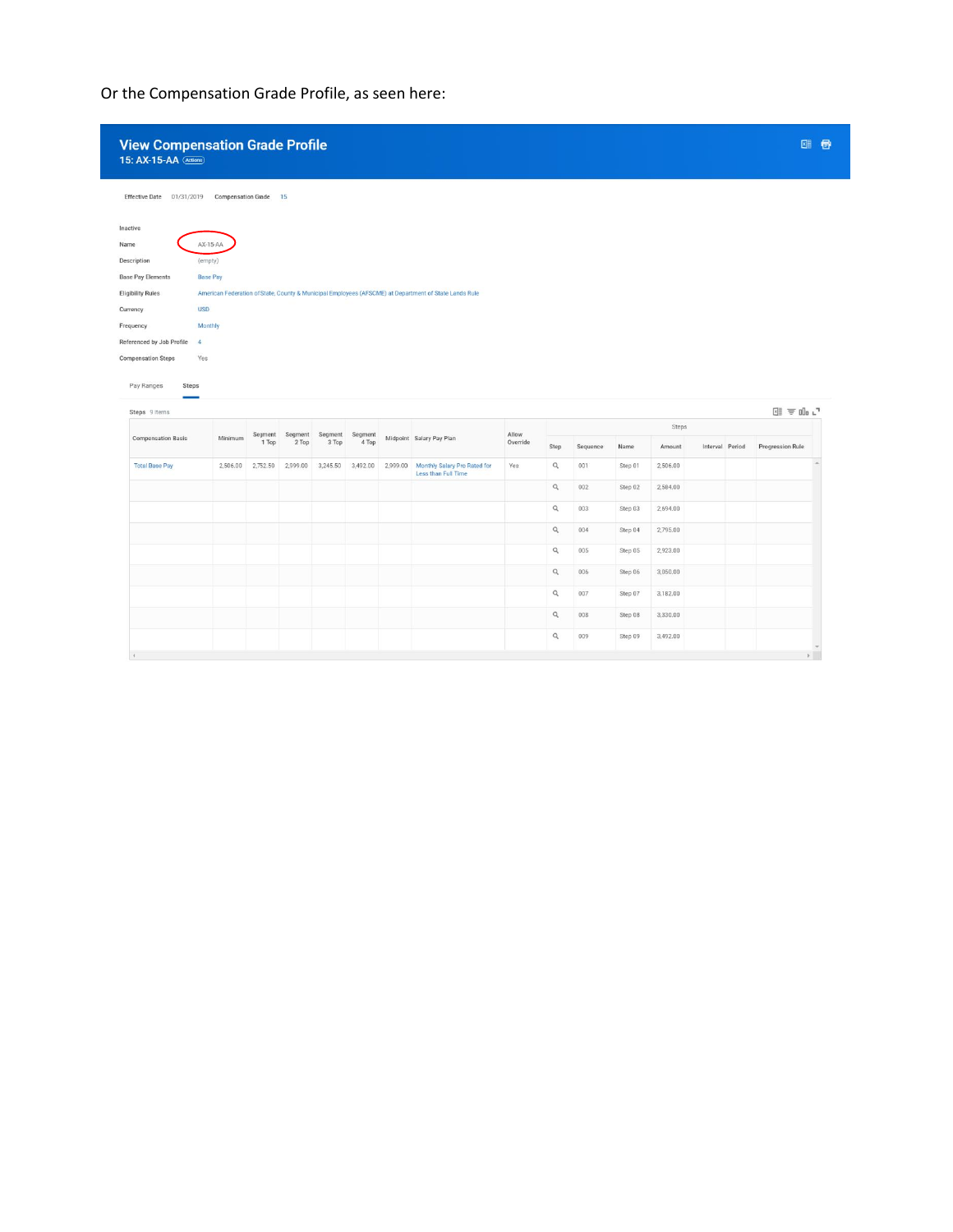**Salary Range with Range Option Code 'P':** This refers to the salary ranges that include the additional 6.95% in lieu of an employer paid PERS Pickup. It is part of the Compensation Grade Profile and can be found by looking at the last digit, as seen here:

| $\leftarrow$ Compensation Grade Profile<br>15: AX-15-AP (Actions)                                              |                              |                  |                  |                  |                   |          |                                                                                                       |                   |                |          |         |          |                 |                       | 团目 |
|----------------------------------------------------------------------------------------------------------------|------------------------------|------------------|------------------|------------------|-------------------|----------|-------------------------------------------------------------------------------------------------------|-------------------|----------------|----------|---------|----------|-----------------|-----------------------|----|
| <b>Effective Date</b><br>02/01/2019                                                                            | <b>Compensation Grade</b> 15 |                  |                  |                  |                   |          |                                                                                                       |                   |                |          |         |          |                 |                       |    |
| Inactive                                                                                                       |                              |                  |                  |                  |                   |          |                                                                                                       |                   |                |          |         |          |                 |                       |    |
| Name                                                                                                           | $AX-15-AP$                   |                  |                  |                  |                   |          |                                                                                                       |                   |                |          |         |          |                 |                       |    |
| Description<br>(empty)                                                                                         |                              |                  |                  |                  |                   |          |                                                                                                       |                   |                |          |         |          |                 |                       |    |
| <b>Base Pay Elements</b>                                                                                       | <b>Base Pay</b>              |                  |                  |                  |                   |          |                                                                                                       |                   |                |          |         |          |                 |                       |    |
| <b>Eligibility Rules</b>                                                                                       |                              |                  |                  |                  |                   |          | American Federation of State, County & Municipal Employees (AFSCME) at Department of State Lands Rule |                   |                |          |         |          |                 |                       |    |
| <b>USD</b><br>Currency                                                                                         |                              |                  |                  |                  |                   |          |                                                                                                       |                   |                |          |         |          |                 |                       |    |
| Frequency<br>Referenced by Job Profile<br>2                                                                    | Monthly                      |                  |                  |                  |                   |          |                                                                                                       |                   |                |          |         |          |                 |                       |    |
| Yes                                                                                                            |                              |                  |                  |                  |                   |          |                                                                                                       |                   |                |          |         |          |                 |                       |    |
| Steps                                                                                                          |                              |                  |                  |                  |                   |          |                                                                                                       |                   |                |          |         | Steps    |                 | 图 〒 do L <sup>7</sup> |    |
|                                                                                                                | Minimum                      | Segment<br>1 Top | Segment<br>2 Top | Segment<br>3 Top | Segment<br>4 Top  |          | Midpoint Salary Pay Plan                                                                              | Allow<br>Override | Step           | Sequence | Name    | Amount   | Interval Period | Progression Rule      |    |
|                                                                                                                | 2,680.00                     | 2,943.75         | 3,207.50         |                  | 3,471.25 3,735.00 | 3,208.00 | Monthly Salary Pro Rated for<br>Less than Full Time                                                   | Yes               | $\alpha$       | 001      | Step 01 | 2,680.00 |                 |                       |    |
|                                                                                                                |                              |                  |                  |                  |                   |          |                                                                                                       |                   | $\alpha$       | 002      | Step 02 | 2,764.00 |                 |                       |    |
|                                                                                                                |                              |                  |                  |                  |                   |          |                                                                                                       |                   | $\mathsf{Q}_i$ | 003      | Step 03 | 2,881.00 |                 |                       |    |
|                                                                                                                |                              |                  |                  |                  |                   |          |                                                                                                       |                   | $\hbox{\tt Q}$ | 004      | Step 04 | 2,989.00 |                 |                       |    |
|                                                                                                                |                              |                  |                  |                  |                   |          |                                                                                                       |                   | $\hbox{\tt Q}$ | 005      | Step 05 | 3,126.00 |                 |                       |    |
|                                                                                                                |                              |                  |                  |                  |                   |          |                                                                                                       |                   | $\mathsf Q$    | 006      | Step 06 | 3,262.00 |                 |                       |    |
|                                                                                                                |                              |                  |                  |                  |                   |          |                                                                                                       |                   | $\mathsf Q$    | 007      | Step 07 | 3,403.00 |                 |                       |    |
| <b>Compensation Steps</b><br>Pay Ranges<br>Steps 9 items<br><b>Compensation Basis</b><br><b>Total Base Pay</b> |                              |                  |                  |                  |                   |          |                                                                                                       |                   | $\hbox{\tt Q}$ | 008      | Step 08 | 3,561.00 |                 |                       |    |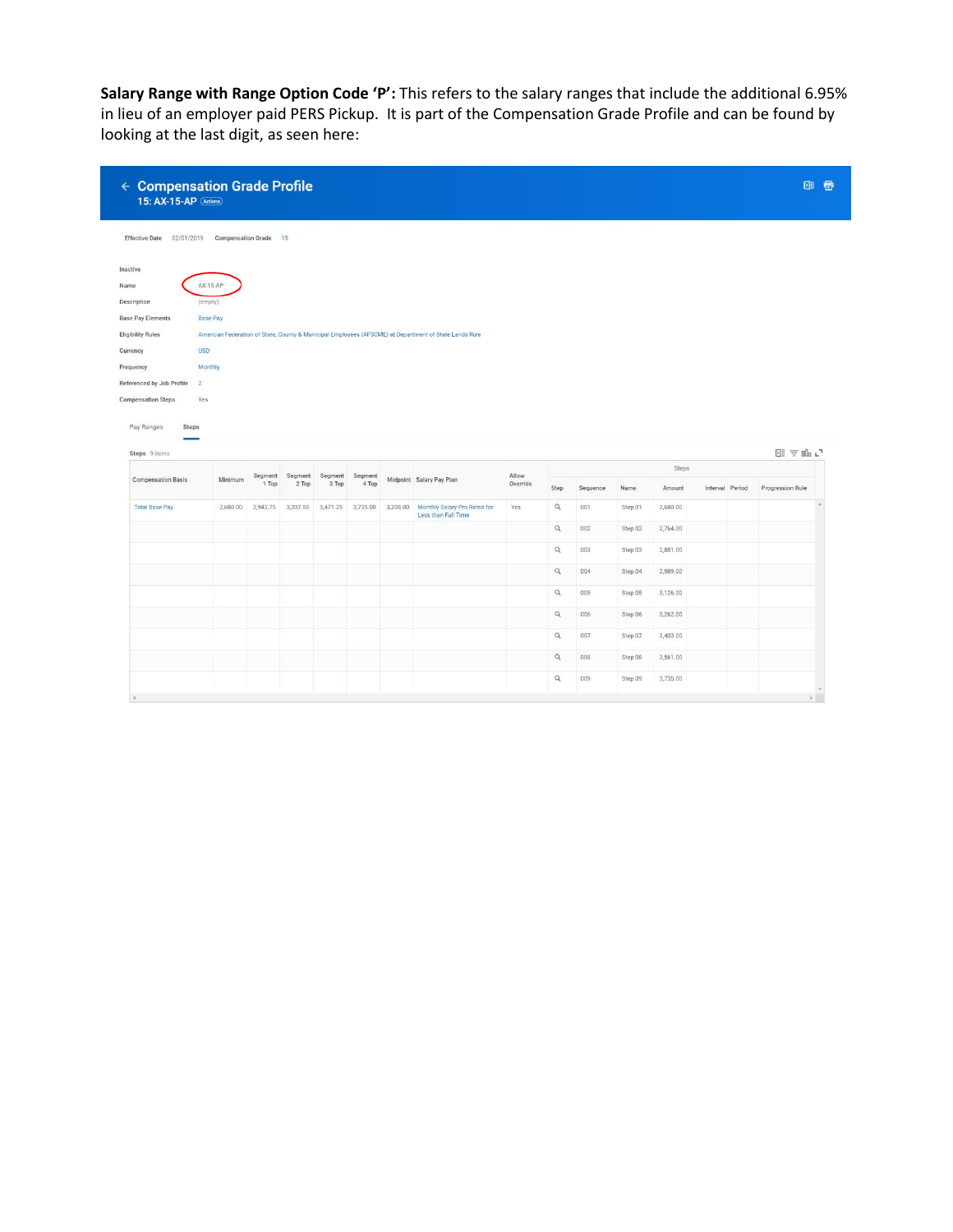**Salary Range with Range Option Code 'A':** This refers to the salary ranges that do not include the additional 6.95% for Non-PERS Participating Members, such as new hire employees who are not yet eligible to participate in PERS. Additionally, these salary ranges continue to be maintained for REPR codes who have not done the PERS Swap yet.

| 15: AX-15-AA (Actions)                             | <b>View Compensation Grade Profile</b> |                  |                  |                  |                  |          |                                                                                                       |                   |                |          |         |          |                 |                       | 图 香 |
|----------------------------------------------------|----------------------------------------|------------------|------------------|------------------|------------------|----------|-------------------------------------------------------------------------------------------------------|-------------------|----------------|----------|---------|----------|-----------------|-----------------------|-----|
| Effective Date 01/31/2019 Compensation Grade       |                                        |                  | 15               |                  |                  |          |                                                                                                       |                   |                |          |         |          |                 |                       |     |
| Inactive                                           |                                        |                  |                  |                  |                  |          |                                                                                                       |                   |                |          |         |          |                 |                       |     |
| Name                                               | AX-15-AA                               |                  |                  |                  |                  |          |                                                                                                       |                   |                |          |         |          |                 |                       |     |
| Description                                        | (empty)                                |                  |                  |                  |                  |          |                                                                                                       |                   |                |          |         |          |                 |                       |     |
| <b>Base Pay Elements</b>                           | <b>Base Pay</b>                        |                  |                  |                  |                  |          |                                                                                                       |                   |                |          |         |          |                 |                       |     |
| <b>Eligibility Rules</b><br><b>USD</b><br>Currency |                                        |                  |                  |                  |                  |          | American Federation of State, County & Municipal Employees (AFSCME) at Department of State Lands Rule |                   |                |          |         |          |                 |                       |     |
| Frequency                                          | Monthly                                |                  |                  |                  |                  |          |                                                                                                       |                   |                |          |         |          |                 |                       |     |
| Referenced by Job Profile<br>$\frac{4}{3}$         |                                        |                  |                  |                  |                  |          |                                                                                                       |                   |                |          |         |          |                 |                       |     |
| <b>Compensation Steps</b><br>Yes                   |                                        |                  |                  |                  |                  |          |                                                                                                       |                   |                |          |         |          |                 |                       |     |
|                                                    |                                        |                  |                  |                  |                  |          |                                                                                                       |                   |                |          |         |          |                 |                       |     |
| Steps 9 items                                      |                                        |                  |                  |                  |                  |          |                                                                                                       |                   |                |          |         | Steps    |                 | 图 〒 do L <sup>7</sup> |     |
| <b>Compensation Basis</b>                          | Minimum                                | Segment<br>1 Top | Segment<br>2 Top | Segment<br>3 Top | Segment<br>4 Top |          | Midpoint Salary Pay Plan                                                                              | Allow<br>Override | Step           | Sequence | Name    | Amount   | Interval Period | Progression Rule      |     |
| <b>Total Base Pay</b>                              | 2,506.00                               | 2,752.50         | 2,999.00         | 3,245.50         | 3,492.00         | 2,999.00 | Monthly Salary Pro Rated for<br>Less than Full Time                                                   | Yes               | $\alpha$       | 001      | Step 01 | 2,506.00 |                 |                       |     |
|                                                    |                                        |                  |                  |                  |                  |          |                                                                                                       |                   | $\alpha$       | 002      | Step 02 | 2,584.00 |                 |                       |     |
|                                                    |                                        |                  |                  |                  |                  |          |                                                                                                       |                   | $\hbox{\tt Q}$ | 003      | Step 03 | 2,694.00 |                 |                       |     |
|                                                    |                                        |                  |                  |                  |                  |          |                                                                                                       |                   | $\alpha$       | 004      | Step 04 | 2,795.00 |                 |                       |     |
|                                                    |                                        |                  |                  |                  |                  |          |                                                                                                       |                   | $\alpha$       | 005      | Step 05 | 2,923.00 |                 |                       |     |
|                                                    |                                        |                  |                  |                  |                  |          |                                                                                                       |                   | $\alpha$       | 006      | Step 06 | 3,050.00 |                 |                       |     |
|                                                    |                                        |                  |                  |                  |                  |          |                                                                                                       |                   |                | 007      |         |          |                 |                       |     |
|                                                    |                                        |                  |                  |                  |                  |          |                                                                                                       |                   | $\mathsf Q$    |          | Step 07 | 3,182.00 |                 |                       |     |
|                                                    |                                        |                  |                  |                  |                  |          |                                                                                                       |                   | $\hbox{\tt Q}$ | 008      | Step 08 | 3,330.00 |                 |                       |     |
|                                                    |                                        |                  |                  |                  |                  |          |                                                                                                       |                   | $\alpha$       | 009      | Step 09 | 3,492.00 |                 |                       |     |

#### **FREQUENTLY ASKED QUESTIONS:**

#### **1. What is the 6 percent pickup and how did it come to be?**

Prior to 1979, state employees paid 6% of their salary towards PERS. In 1979, during bargaining, the State and the union agreed that the State would begin paying the 6% into employees PERS accounts, which increased employee's take-home pay even though salary rates remained the same because employees no longer had to pay the 6% out-of-pocket.

#### **2. How is the PERS Pickup changing for employees?**

Rather than the state continuing to "pick up" the 6% by paying it directly into an employee's PERS individual account program (IAP), these funds will be transferred back to the employee's pay and then the contributions, as a pre-tax deduction, will be sent into the employee's PERS IAP. To help offset this transfer from state paid contributions to employee paid contributions the State agreed to a 6.95% base wage increase. Any additional payroll tax (Social Security, Medicare, and Mass Transit tax), and increased PERS contribution, incurred as a result of the "buy back" will be covered by an additional 0.95 % paid by the state into the employee's pay. While this will increase employee's base wages by 6.95%, the intent of the buyout is to be relatively cost neutral to employees.

#### **3. Will this affect represented employees union dues?**

Dues that are percentage based and are calculated on an employee's wages will increase.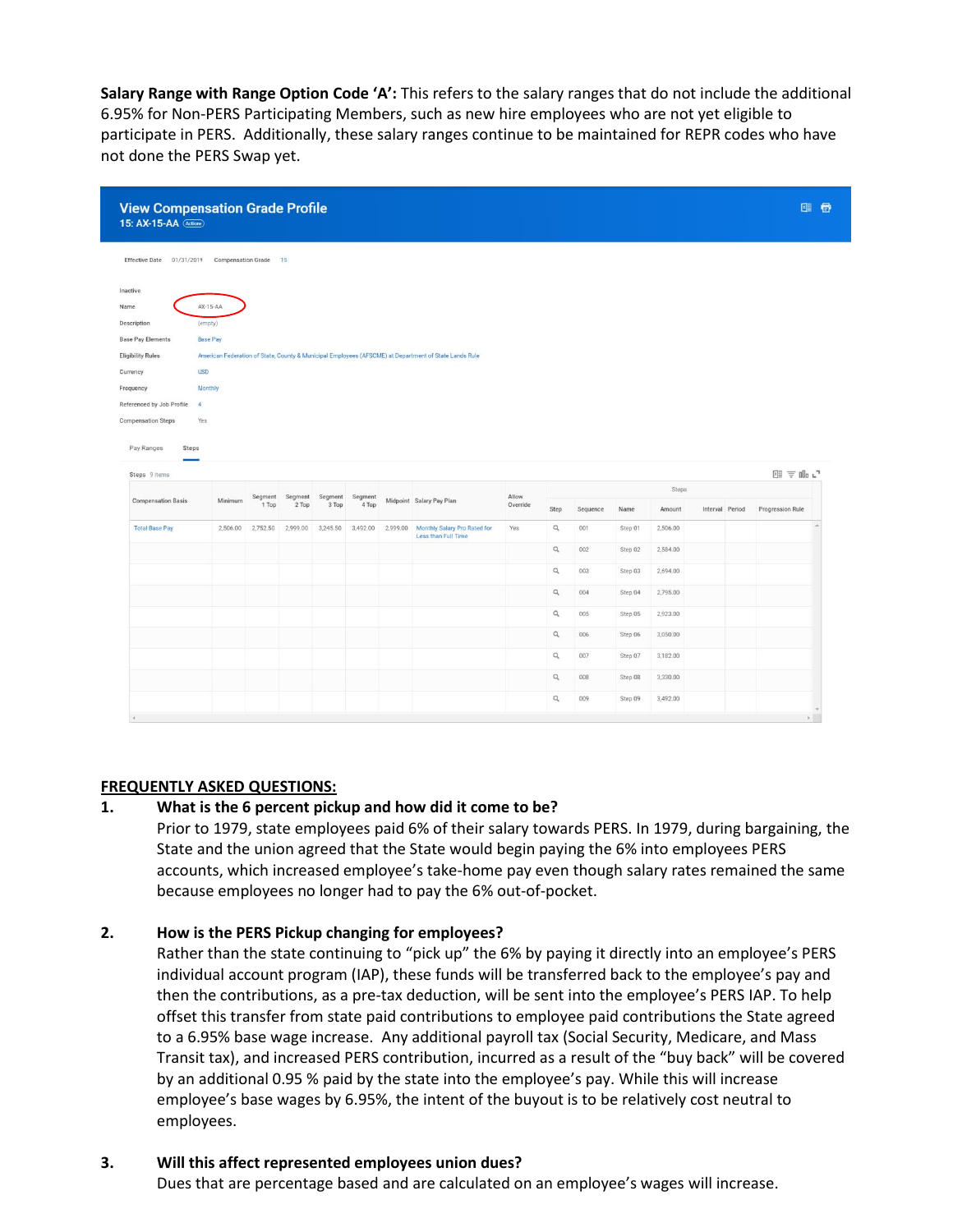#### **4. How will I be able to tell which salary range an employee is on?**

A new Range Option code, 'P', has been created to signify if the employee is a PERS participating member.

#### Here are some examples:

*AMG-15-AA* – This is a DHS Stabilization & Crisis Unit employee covered by an AFSCME Contract that is on a Salary Range with Range Option 'A'. An employee with this position profile is not a PERS member. No PERS contributions would be deducted from their gross wages and they would not receive a 6.95% increase in base wages.

*AMG-15-AP* – This is a DHS Stabilization & Crisis Unit employee covered by an AFSCME Contract that is on a Salary Range with Range Option 'P'. An employee with this position profile is a PERS member. PERS contributions will be deducted from their gross wages and they will have a 6.95% increase in base wages.

*UA-17-IA* – This is an Unrepresented employee that is on a Salary Range with Range Option Code 'A'. An employee with this position profile is not a PERS member. No PERS contributions would be deducted from their gross wages and they would not receive a 6.95% increase in base wages. *UA-17-IP* – This is an Unrepresented employee that is on a Salary Range with Range Option Code 'P'. An employee with this position profile is a PERS member. PERS contributions will be deducted from their gross wages and they will have a 6.95% increase in base wages.

### **5. As a State agency with, how do we setup an employee to start or stop PERS contributions and receive the increase in base wages?**

When an employee is initially hired, the agency will need to conduct a PERS status check. Once the status check has been completed the employee will need to be set up in the system in the appropriate Compensation Grade Profile to ensure the correct PERS status (A or P comp plan). If the employee is not yet PERS eligible, it is important to put the correct Retirement State Date in the P10 screen in OSPA. The Workday Team will receive monthly reports for employees with a retirement start date effective in that month and they will make the changes in Workday to update the employee from the A range option to the P range option.

# **6. As a State agency, will we have to change everyone's HR and payroll record within our agency starting February 2019?**

No. DAS OSPS and Workday will complete a mass update based on a list from payroll identifying which employees are currently making PERS contributions. OSPS will send that list to Workday who will then update the HR records with a 'P' range option. OSPS will then use that same list and update the payroll record on the 'P010 Withholding/Retirement Info' to show the correct 'RTMT SYST' 'E' code.

After the initial implementation, for any employee who becomes a PERS participating member in February 2019 or later, Workday staff will be moving employees to the 'P' Range Option once their retirement start date is reached. Payroll personnel will still be responsible for entering the correct codes, including the retirement start date, in payroll.

# **7. What happens if payroll (OSPA) and HR (Workday) do not match?**

If there is a mismatch between PPDB and OSPA, OSPA will produce a fatal error on the exception report for Preliminary and Final Payroll Runs. This error will result in no pay for the employee until PPDB and OSPA match.

# **8. How will this affect the recruitment process?**

All recruitment announcements will use the Range Option A. The benefits tab of the announcement in Workday will include the necessary information regarding the PERS Pick-up.